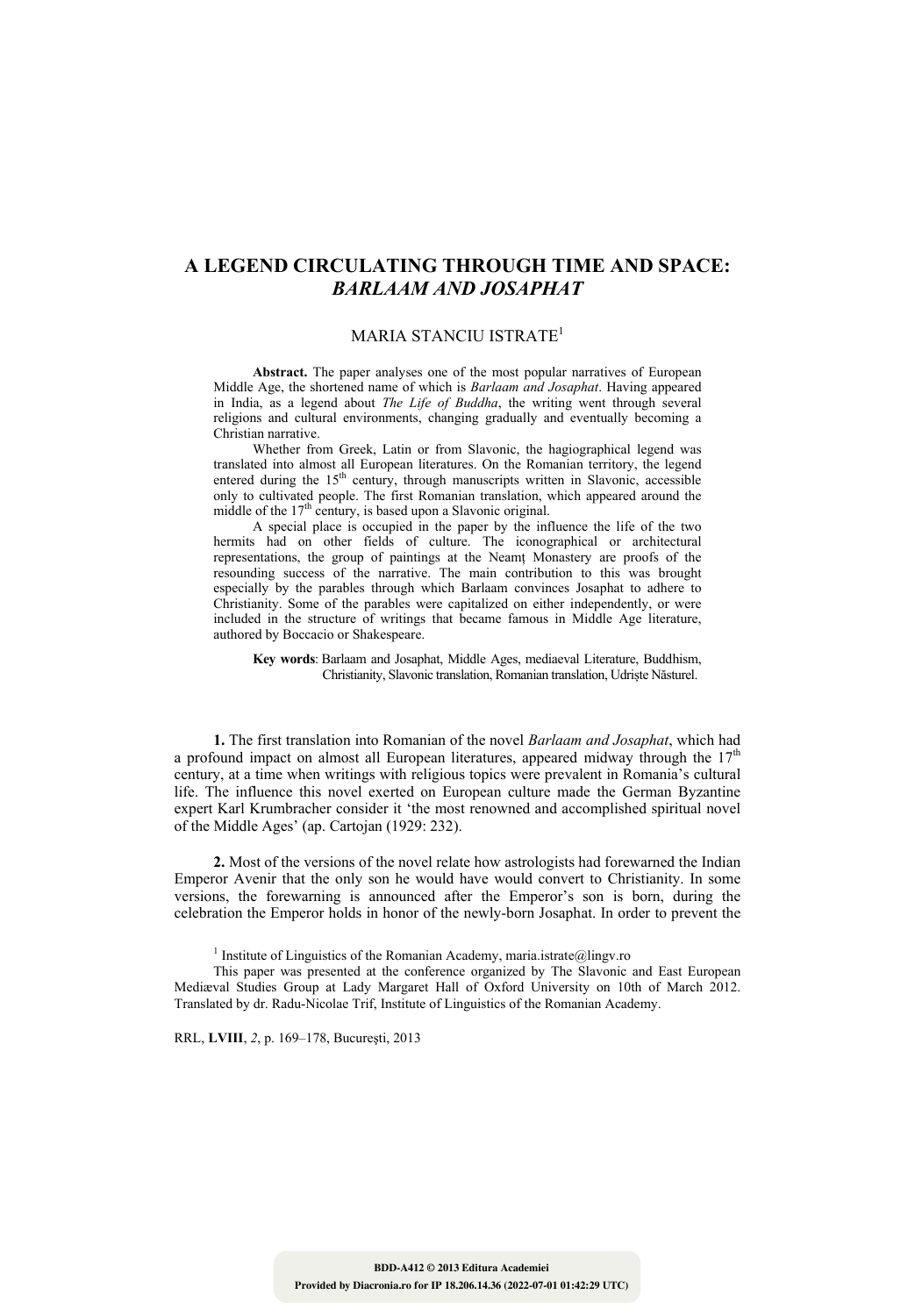fulfilment of the astrologists' prophecy, Avenir shuts his son in a palace, hires only young servants and orders everybody to avoid letting the child find out anything about pain and death. The prince eventually escapes the father's chains of vigilance and his courtiers, and finds out about the inherent sufferings one faces in life after he meets a leper, a blind man, an old man, and last of all, sees a funeral procession. He thus understands that health may be shattered by disease and often unexpectedly so; that youth is one day replaced by old age and life ends with death. All this makes him excessively sad, and more than anything he is frightened by the thought of death, the ephemeral character of life, and the lack of certainty that there will be a future life in another world.

In these circumstances, he gets to know Barlaam, one of the several hermits who travelled through India at the time. The latter introduces Josaphat to the teachings of Christ. In the Romanian version, the anchorite Barlaam, who is at the same time a priest, finds out through divine revelation about the anxieties of the Emperor's son and decides to save him. He leaves the desert and comes to India on a raft. He dresses as a merchant and shows up at the palace. Here he tells one of the prince's teachers that he wants to give the prince a precious stone, an absolutely unique gem, one which can shine the light of wisdom on even the most ignorant, making deaf people hear, giving speech to the mute or making sick people healthy again. Thus managing to get close to Josaphat, Barlaam reveals to the prince the vanity of this world, 'in which some people depart and others are born', and speaks to him about the redemption that the Christian faith brings to the eternal soul, 'because death is but a separation of the soul from the body'. Convinced by Barlaam's teachings, which are accompanied by eloquent and beautiful parables, Josaphat feels a sweet light in his heart and asks the anchorite to baptize him and to give him the Eucharist.

On hearing the news about the transformation that his son's soul goes through, Avenir does his best to make the child return to the pagan faith. By divine inspiration, Josaphat manages to avoid all the traps set by his father's wizards, meant to persuade him of the superiority of worshipping idols. Furthermore, in the thick of the debates, the wizards themselves are convinced by the truths of the Christian teaching, abandon their faith in idols and convert to Christianity.

As a last resort, Avenir decides to hand over the kingdom to his son in order to corrupt him. Josaphat accepts, but then orders that the altars of the idols be destroyed and afterwards dedicates himself to works of charity. In the end, convinced by his son, the Emperor too changes his faith and chooses to go to the desert, where he lives as an anchorite until the end of his life.

Soon after that, Josaphat renounces his crown and leaves the city to live the life of a recluse. He meets Barlaam and lives near him until the latter's death. He dies after several years of living in complete isolation.

**3.** At first, the two men were believed to be real. However, research carried out in the latter half of the  $19<sup>th</sup>$  century proved that the story is a Christian adaptation of the legend of Buddha.

Alongside Buddhist religion, Buddhist literature, whether philosophical or mythological, also became popular from the Far East to the Middle East. As a consequence, a series of Buddhist legends entered the literature of several peoples. Amongst these legends ranks the story of Buddha, who after a long journey through time and space, metamorphosised from the Indian sage into the Christian prince Josaphat (see Amita Bhose, http://amitabhose.net/Articol.asp?ID=65).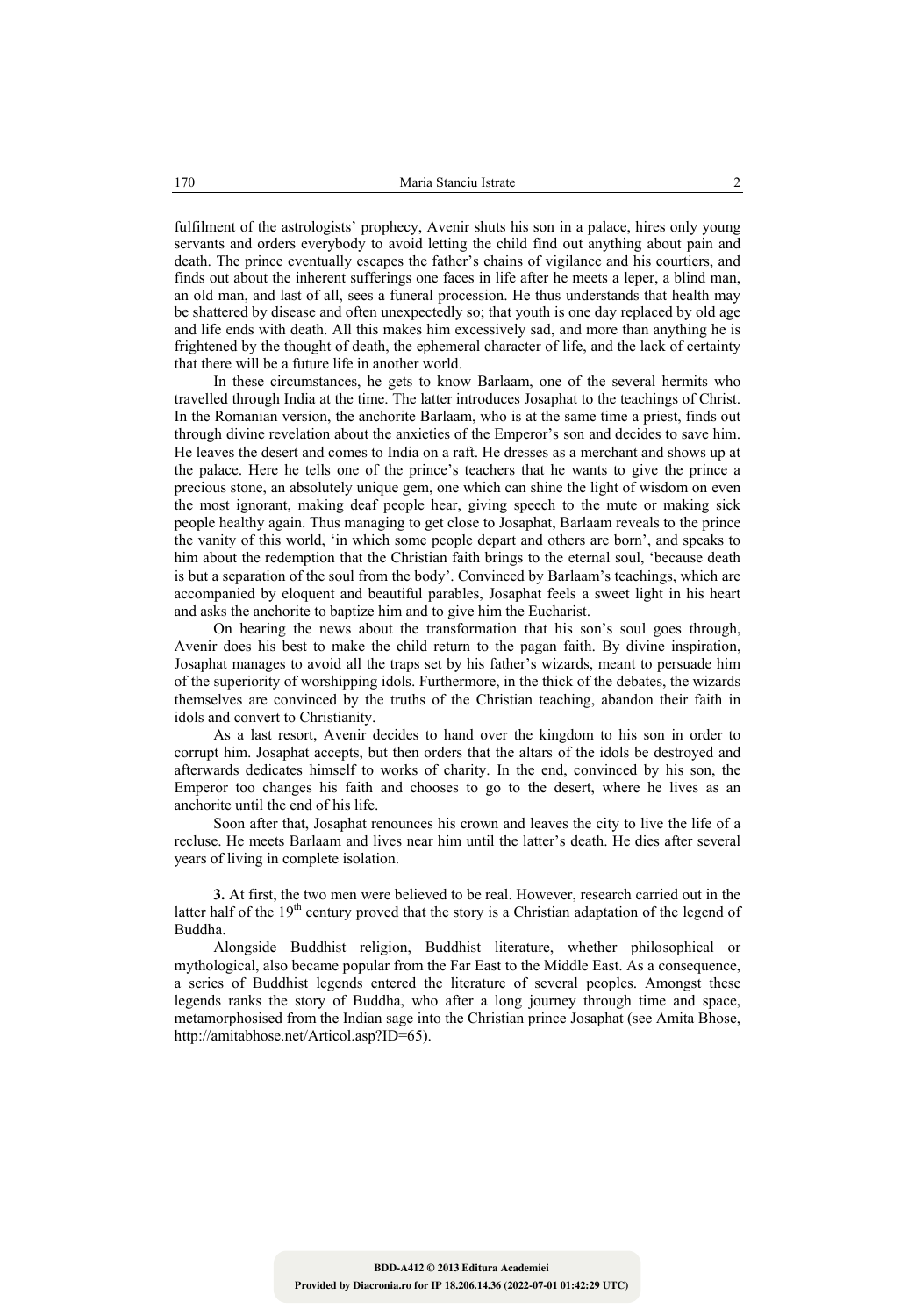The similarities between the lives of the two princes, Buddha and Josaphat, are conspicuous. Both of them abandon worldly pleasures; many of their teachings are similar, while some of the parables in each narrative are valid for both.

The introduction of Balauhar into the Persian version of the narrative, a name that in later writings turned to Barlaam, was owed to a Christian. Barlaam's role is to initiate the young prince, then to baptize him and give him the Eucharist.

Specialists agree that Barlaam's appearance did not initially occur in the Indian versions, but only when the legend from India reached Persia (Jacobs, 1896: X; Lang, 1966: 11–12). More precisely, the novel about Barlaam and Josaphat is not a translation made directly from an Indian original, but represents the result of a prolonged migration of the story of Buddha's life and his teachings through a multitude of cultural environments and religions, before it became a Christian writing. A crucial role was played by the Manicheans from central Asia and the Arab writers in the time of Harun-al-Rashid (Lang 1966: 11). In the  $6<sup>th</sup>$  centuries, the prototype of the legend was translated from Persian into Syrian.

A very important link in the passage of the legend from the East to the West could be traced, according to David Marshall Lang, in the literature of mediaeval Georgia, a Christian kingdom from the Caucasus, which since the  $4<sup>th</sup>$  century had served as a bulwark of Christian faith among non-believers. At the same time, the Georgian Christian church was the first to include Iodasaph (in reality, Buddha) among the saints, celebrating him in hymns as early as the  $10^{th}$  and  $11^{th}$  centuries (Lang, 1966: 11).

The chronology of the first Christian versions and the relationships of affiliation between them are still subjects of research surrounded by controversy. The name of Josaphat was mentioned for the first time in a Greek version. The transformation of the anthroponyms obviously occurred in succession. The versions in Arabic served to establish the stages of the transformation of Sanskrit anthroponyms into the corresponding Greek ones. Bodhisattva, 'the embodiment of wisdom' in Sanskrit, became Budhasaf in Arabic, after that Yudasaf and, finally, Ioasaf in Greek. The mentor of the prince has the name of Bilawhar in Arabic, Balahvar in Georgian, and Varlaam in Greek (see Amita Bhose, http://amitabhose.net/Articol.asp?ID=65).

It is not in our intention to insist on the affiliation between the legend's first versions. For a more general perspective on the variants and the circulation of this legend in different literatures, we will mention the genealogy made up by Joseph Jacobs (Jacobs, 1896: 10. Such an arrangement is also met in Hayes, 1931: 12–13). According to him, in 1896 there existed 60 translations and approximately 100 variants of the legend.

**4.** The versions circulating in the Byzantine Empire in approximately 140 manuscripts are derived from a source dated in 1021. Around 60% of the manuscripts are attributed to a monk called John, from the monastery of Sabas in Jerusalem, who is usually identified as John of Damascus. This origin was contested by Hermann Zotenberg in a study published in 1886: 35–62. Some researchers consider the basic form to be a translation of the Georgian epos *Balavariani* (see *supra*), made by the monk Eutimiu of Athos, which was enriched in Greek by quotations and examples from biblical and patristic writings. This presupposition was contested by H. Zotenberg (1886: 62), Ivan Franko (1897: 159–201), and E. Kuhn (1893: 8–40).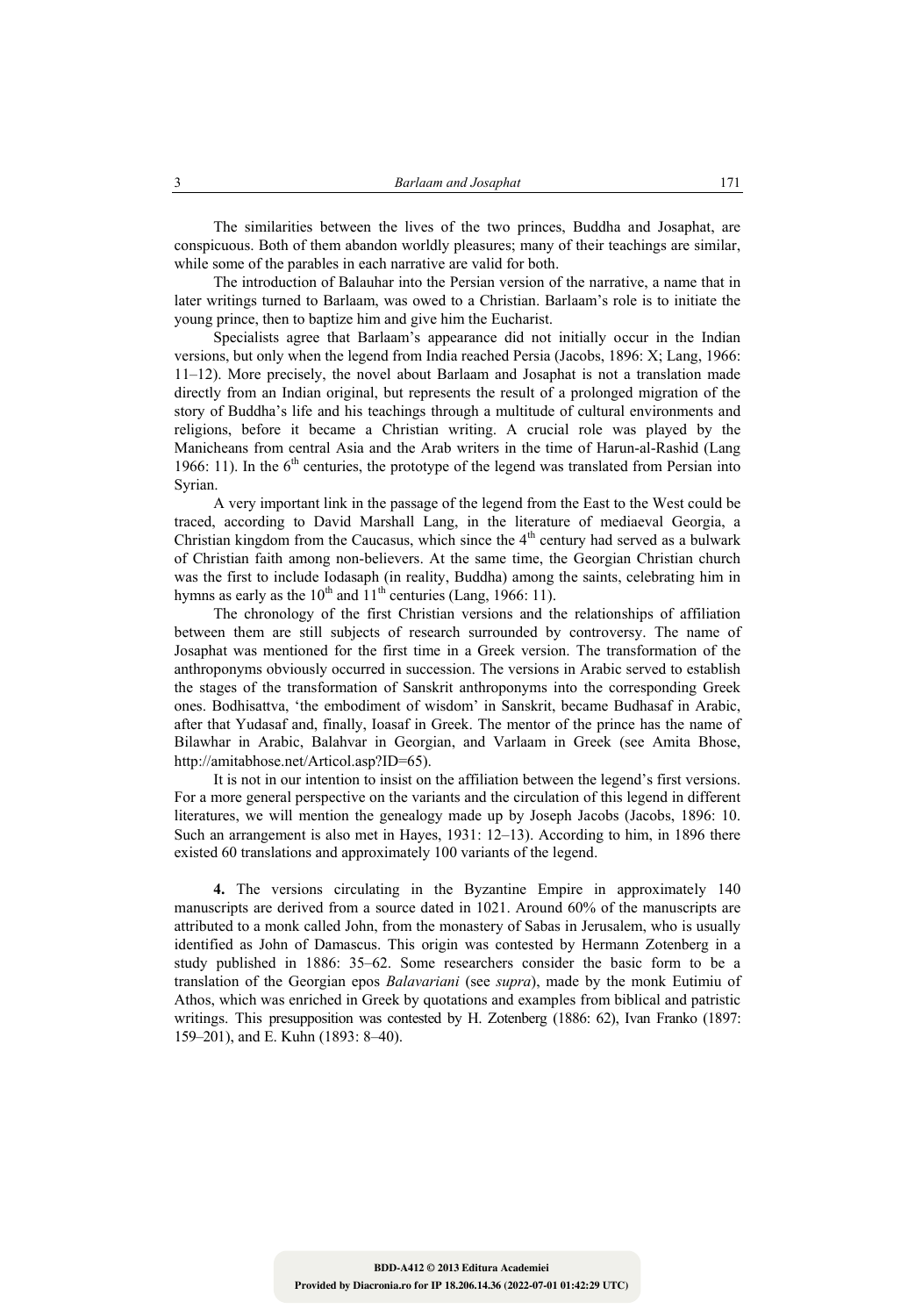**5.** In Latin there exist several translations of the novel from Greek. The first Latin translation was made circa 1048/49 and is based upon the 1021 Greek version. Its author is still unknown<sup>2</sup>. Other Latin versions, whose affiliation is hard to trace due to the abbreviations and text interpretations, appear in the  $12<sup>th</sup>$  century and they represent the basis of all the Western versions of the legend. Very many of these mention John of Damascus as their author. Among them is the variant made circa 1240–1260 by Vincent de Beauvais (1184/1194–1264), included in the second part of his writing entitled *Speculum historiale*, and attributed to John of Damascus. The Dominican Jacobus de Voragine (1230–1298) recounts, at his turn, the deeds of Barlaam and Josaphat in the collection of hagiographies entitled *Legenda aurea*, compiled around 1263–1273<sup>3</sup>.

The best Latin translation is Jacob Billius', printed both in the editions of the writings of John of Damascus and published in Paris in 1577 and 1603, as well as separately<sup>4</sup>.

Due to the Latin translations, the history of Barlaam and Josaphat gained great importance in mediaeval Christianity, at a time when the two were considered to have Christianized India. Simultaneously, the link made between the name of the legend and the name of John of Damascus strengthened the impression that the writing was factual, so much so that at the date the two were eventually sanctified, few scholars doubted their real existence.

Barlaam and Josaphat were treated as saints in the *Legenda Aurea* and likewise in the *Catalogue of Saints*, by Peter de Natalibus. They were seen as such throughout the Middle Ages, although it appears their canonization was completed only in the time of Gregory XIIIth, when this pope approved a revised edition of *Martirologium Romanum*, through a licence dated in  $14<sup>th</sup>$  January 1584 or, according to Cosquin, 1583. Their day was fixed on the  $27<sup>th</sup>$  of November. Nobody inquired as to who the two were or when they lived. Since their names resembled old Jewish names, it is likely that the readers of the legend believed they were natives of Palestine and reached India for its evangelization, which was initiated by the Apostle Thomas. Their relics were said to be invested with healing powers. Thus, in 1571, the Doge of Venice, Luigi Mocenigo, showed to King Sebastian of Portugal a fragment thought to have been part of the spine of Saint Josaphat (Lang 1966: 9; Hayes 1931: 7). On  $\vec{6}$ <sup>th</sup> August 1672, the relics of Saint Josaphat were carried with great pomp through the streets of Antwerp to the monastery of Saint Salvador, where it is supposed they still exist today. Later on it was proved that they actually belonged to Saint Salvator from Antwerp (Lang 1966: 9).

**6.** Almost all the translations from Latin<sup>5</sup> were made before the end of the  $15<sup>th</sup>$ century (Budge 1923: XXVII). Among the French mediaeval versions, the most widespread was the one made in verses, translated from Latin by Guy de Cambray between 1209 and 1220. The same year of 1220 marks the appearance of the German translation in verses, accomplished by Rudolph von Ems. There also exist versions in the following languages:

<sup>2</sup> For hypotheses concerning the author of the translation, see Mazilu 1981: 32.  $3 \text{ In connection with the circulation of the nextive together with the most imm-$ 

<sup>3</sup> In connection with the circulation of the narrative together with the most important religious writings of the Middle Age, see Mazilu 1981: 7.

writings of the Middle Age, see Mazilu 1981: 7. 4 *S. I. Damasceni historia de vitis et rebus gestis SS. Barlaam eremitae et Josaphat Indiae regis*, Jacobo Billio Prunaeo, S. Michaelis in eremo Coenobiarcha interprete, Colonia, 1593, edited once more in  $1643$ , ap. Kuhn 1893: 56 and the following.

 $5$  For a detailed presentation of the versions translated from Latin, see Mazilu 1981: 34–44.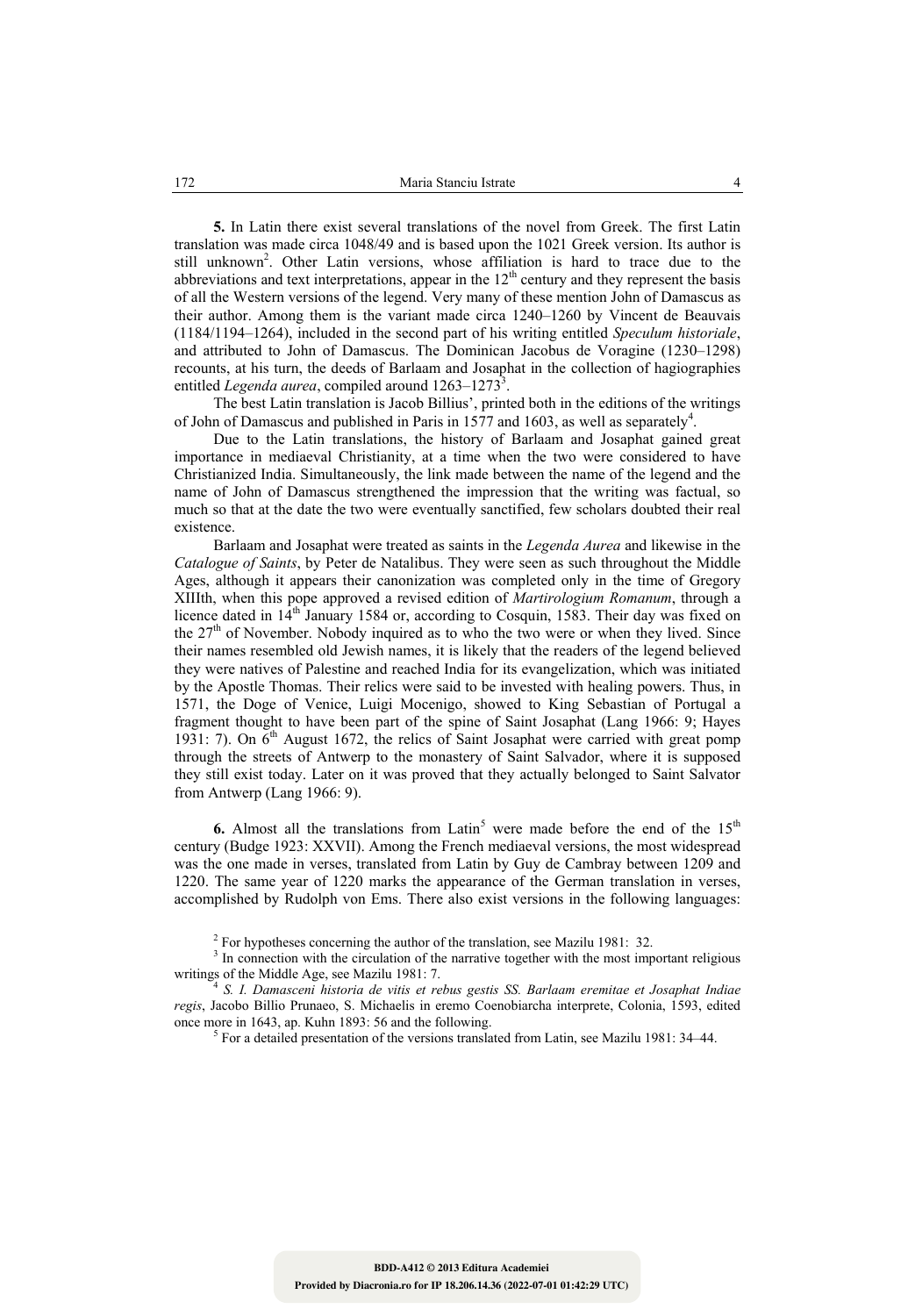Spanish (14<sup>th</sup> century), Portuguese, Catalan, Italian, Norse (first half of the 13<sup>th</sup> century), Swedish (15<sup>th</sup> century), Hungarian (16<sup>th</sup> century), Czech (15<sup>th</sup> century), and Polish (16<sup>th</sup>) century). The first Anglo-Normand version appeared around 1200, made by Chardry in verses. Entitled *Josaphaz*, Chardry's variant is a summary of the Latin narrative<sup>6</sup>. In English literature, there are both variants in verses and translations in prose. The earliest extant copy is a variant in verses that belongs to the  $16<sup>th</sup>$  century and is based on two manuscripts from the  $14<sup>th</sup>$  century (Mazilu 1981: 37). The oldest variant in prose is represented by William Caxton's translation of the Latin version from the *Legenda aurea*, printed at Westminster in 1483. But the most widely spread English version was printed in 1672 and is entitled *The History of the Five Philosophers*. This version's original is a collection of *Lives* published around 1600 in Italy. The popularity of this version led to its subsequent reprinting in 1711, 1725, and 1732. The last time it was published, *The History of the Five Philosophers* appeared as an appendix in Macdonald's work, entitled *Story of Barlaam and Joasaph. Buddhism and Christianity*, published in Calcutta in 1895.

A complete translation of the Greek version into English was made by Woodward and Mattingly and printed in 1914 in a bilingual edition. The Greek text was established by J. F. Boissonade (Woodward and Mattingly 1914).

**7.** In Eastern Europe the novel spread through translations made from Slavonic originals. The date of the first Slavonic translation is still a controversial issue. Some specialists consider that the first translation from Greek was made in south Slavonic, sometime between the  $11<sup>th</sup>$  and the  $13<sup>th</sup>$  century. According to another hypothesis, there existed two independent Bulgarian translations, which appeared in the  $14<sup>th</sup>$  century. Finally, I. Lebedev believes that the first translation from Greek was made into Russian Slavonic between the  $11<sup>th</sup>$  and  $12<sup>th</sup>$  century (Petkanova 2003: 86). It must be noted that all Slavonic manuscripts mention John of Damascus as the author.

In the  $17<sup>th</sup>$  century there appeared two editions of the novel: the first, in 1637, at the monastery of Kutein in Belorussia, the second in 1681 in Moscow. The researchers established that the Kutein printing was based on several versions. The basic text was not that of the Slavonic and Greek versions, as the title would seem to indicate<sup>7</sup>. These were mentioned merely to ensure the dogmatic level of the study. In fact, the basic text of the translation was the Latin version of Jacob Billius. It is mentioned in the preface that the edition used was the one published in Paris. In certain passages, the Slavonic and, probably, the Greek versions (Abramovici 1927: 15, ap. Mazilu 1981: 56–57), were used. The other edition, published in Moscow, is, however closely linked to the south-Slavonic translation.

<sup>6</sup> *Chardry Josaphaz*, *Set dormanz*, *und Petit plet; Dichtungen in der anglo-normannischen Mundart des XIII. Jahrhunderts. Zum ersten Mal vollständig mit Einleitung*, *Anmerkungen*, *und Glossar*, ed. de John Koch, Leipzig, 1879, reprinted Wiesbaden 1968. 7

 $^7$  The title of the Kutein edition is the following: Гісториа албо Правдивое въпнсанїе сват Іоанна Дамаскина, о житїй свѣтъіх преподобнъіх wтецъ Варлаама и Осафа и о Нівернению Індіанъ. Старанем и коштом. Іноковъ Обще жителного Монастъіра Коутеенского Ново с Грецкого Словенского на Роускїй газъікъ преложена. В tipografïi toei (\$ Obiteli. Roku . 1637, Ûülæ 22 dnå = *History or the true description of saint John Damascene's of the life of the saints and holy fathers Barlaam and Oasaf (?) and of the return of the Indians [to the true faith]. Due to the efforts and expenses paid by the monks of the cenobite monastery in Kutein again from Greek and Slavic into Russian translated*. Made in the printing works of the same place of worship, the year of 1637, on the 22<sup>nd</sup> day of July.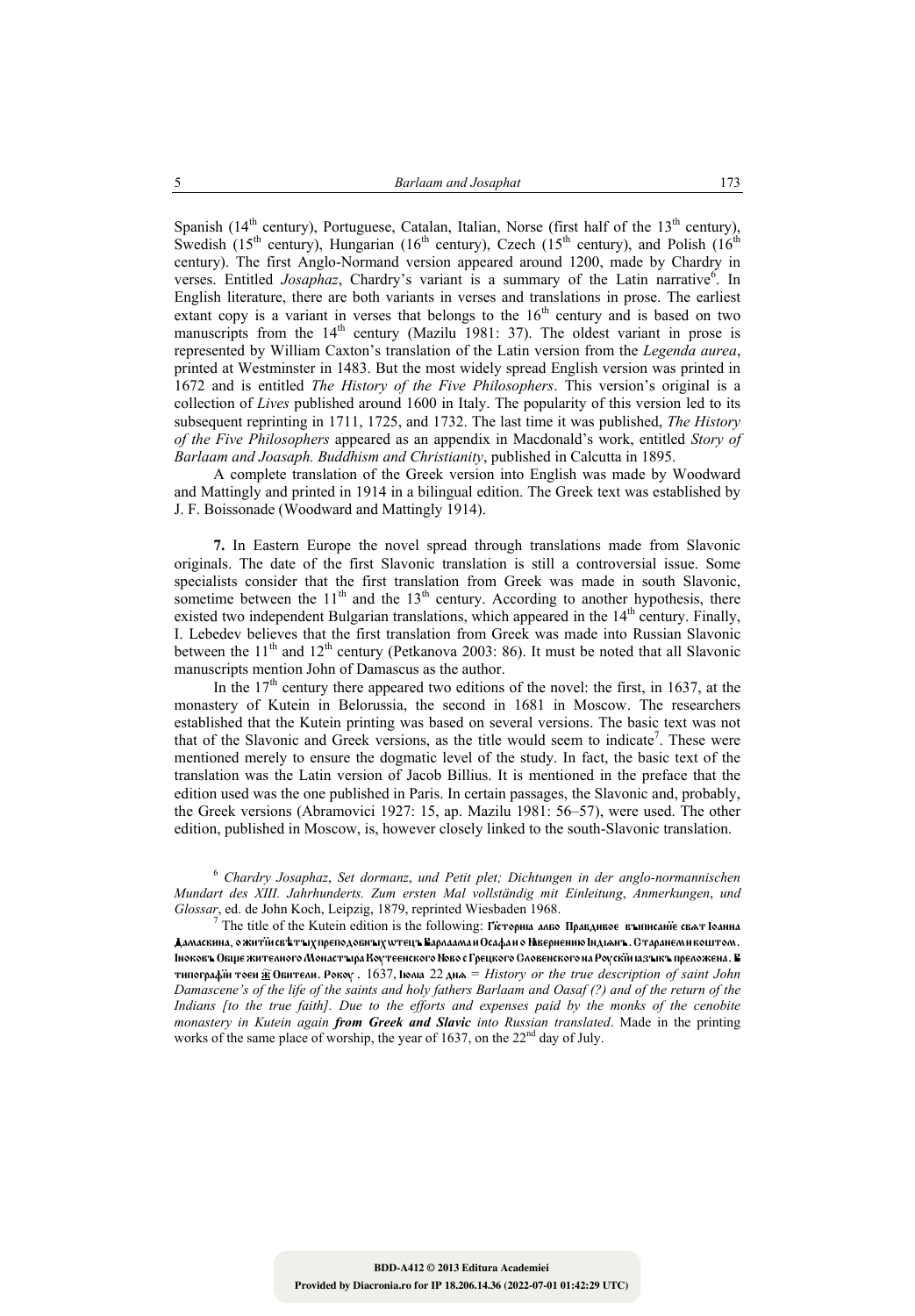D. H. Mazilu notes that the folkloric creation of the Slav peoples from the east enriched the novel with a song that only appears in the versions from this area. We refer here to the text entitled *Song of St Josaphat's Entering the Desert* (Mazilu 1981: 56–57) which, as will be seen further, had a special resonance in Romanian folk literature.

**8.** On the Romanian territory, *The Life of Saints Barlaam and Josaphat* initially entered through the Slavonic language and the first manuscripts containing it belong to the final period of the Middle Ages. The oldest among these is a codex written in Middle Bulgarian at the beginning of the  $15<sup>th</sup>$  century, which was kept for a time at the Neamt Monastery and is at present at the Library of the Romanian Academy in Bucharest (Slavic manuscript 132). A second manuscript (Slavic manuscript 158), also dating from the 15th century, was preserved for a while in the same monastery, and now it can be found at the Academy Library. Emil Turdeanu also mentions a  $16<sup>th</sup>$ -century copy, written in Middle Bulgarian too and decorated with scenes illustrating the life of the two saints. He goes on to state that there exists another Slavic manuscript from the  $16<sup>th</sup>$  century of which only 8 pages are left today (Turdeanu 1985: 329). Neither of these last two manuscripts exists in Romania.

Before they were translated into Romanian, certain parables from the novel had been introduced in two other writings belonging to old Romanian culture. Thus, the parable of the unicorn appears in *The Life of Patriarch Nifon*, written in Greek by Gavril, Head of the Athos Priest Community. *The Teachings of Neagoe Basarab to His Son*, *Teodosie*, written in Slavic, includes, besides the parable of the unicorn, five more parables $8$ .

*The Life of Saints Barlaam and Josaphat* was adopted in Romania after the western world had experienced the Renaissance. Midway through the  $17<sup>th</sup>$  century, in 1648, the Romanian scholar Udrişte Năsturel, from southern Wallachia, makes the first and most accomplished translation of the novel.

The experts' opinions concerning the original of the translation varied. N. Iorga (1904: 166), P.P. Panaitescu (1926: 43–45), N. Cartojan (1929: 240) and Emil Turdeanu (1934: 2), initially, claimed that the Belorussian version, edited at the Kutein monastery in 1637, was the origin of the Romanian translation. Emil Turdeanu later changed his opinion in a study published in 1985 (Turdeanu 1985: 335), where he showed the very special character of the Slavonic version from which the translation was made. His conclusion is that Năsturel used a text written in Middle-Bulgarian Slavonic that was related to a manuscript copied at the Monastery of Neamț (Romanian manuscript 132) and to a Russian copy, called Vijazemsk, from the  $17<sup>th</sup>$  century. This text was rewritten by Năsturel in Russian Slavonic, following the model of the Kutein edition, which resulted in the division of the text in 40 chapters and the inclusion of a summarizing title at the beginning of each chapter. The version thus obtained is kept in its entirety in Romanian manuscript 588 and partially in manuscript 2470 in the Library of the Academy in Bucharest.

The autograph manuscript of the translation was lost, and the writing, in contrast to all other books by Năsturel, was not printed at a time when, according to tradition, few books were printed other than those used by the church.

8 We refer to *The Parable about the Trumpet of Doom*, *The Parable of the Four Caskets, The Parable of the Nightingale*, *The parable of the Three Friends* and *The Parable of the King for a Year*.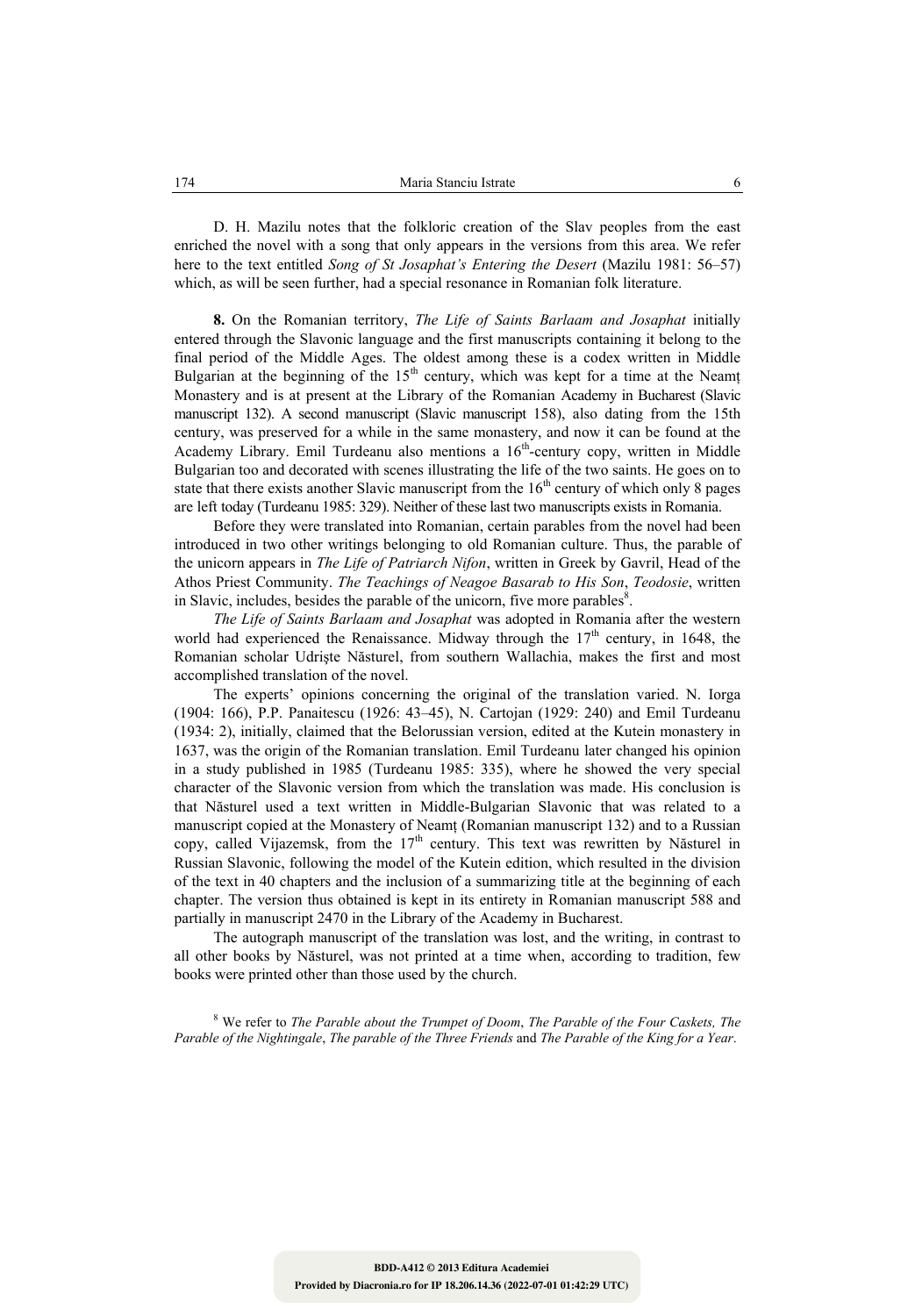Although not printed, the story of the life of the two hermits spread very quickly, being written and rewritten several times and becoming familiar to the public in the other Romanian provinces, Moldavia and Transylvania.

Apart from Udriște Năsturel's translation, there were others. Of these, it is worth mentioning the translation from Italian made by Vlad Boțulescu in 1764, when he was a prisoner in Milan. There exists data concerning the existence of a second translation from Italian, made by Samuil Micu before 1782, from an edition for use in schools, whose author was Leonardo Salviati. A summarizing version, with no parables, obtained from a Russian original, appears in the *Life of the Saints*, a collection printed at the Monastery of Neamț between 1807 and 1815.

**9.** The legend of the two sanctified characters had a powerful impact on other cultural fields. In the  $15<sup>th</sup>$  century, when only Slavonic versions of the writing circulated on the Romanian territory, the life of the two hermits was represented on the walls of the Neamț Monastery, painted by the decorating artists of ruler Stephen the Great. The group of pictures found here, the only one of its kind (Ștefănescu 1932: 352), comprises 32 suggestive scenes as illustrating the narrative, a possible indicator that certain illuminated Slavonic manuscripts, which are now lost (Turdeanu 1947: 53), circulated in Moldavia at the time. The portraits of the two saints, painted between the  $16<sup>th</sup>$  and the  $17<sup>th</sup>$  century, ornament the walls of the Hurezu Monastery, a testimony of the impact the narrative had in the monastic environment.

*The Song of St Josaphat's Entering the Desert*, written in prose in Năsturel's translation and placed at the end of the narrative made such a strong impression among the monks that in the end it was put in verse and on musical notes. The song reminds the reader of Josaphat's decision to leave the imperial palace in order to live in the desert. From the monastic world, the *Song of the Desert* spread among laymen too, who liked it so much that it came to be included by children among Christmas carols. The same song is also found in a Moldavian manuscript from the end of the  $18<sup>th</sup>$  century, which only goes to show that the subject of contemplation and isolation can indeed stand the test of time.

There also exist links between the ideational structures of some episodes in the novel and certain motifs in Romanian folklore literature. Thus, the *Parable of the Four Caskets* from *Barlaam and Josaphat* was echoed in the extremely popular tales called *Old Man's Girl and Old Woman's Girl*, recounted by Ion Creangă, or *The Old Man's Well-behaved Girl*, a folk tale collected by Petre Ispirescu.

Many other parables quoted by Barlaam with the aim of converting Josaphat ensured, due to their beauty, the universal perennial character of the legend.

Will Hayes noted: 'Nothing makes people so wicked as moral exhortations. The parable was invented so that the moral pill might be administered in the jam of a good story' (Hayes 1931: 16). For Buddha, just as for Jesus, parables were a useful means of teaching people. For the Christian preachers who lived in the Middle Age, the history of Barlaam and Josaphat constituted a priceless source of parables which served to support their moralizing sermons. Alongside the sacred texts, borrowed from the Gospel: *the*  Parable of the Sower<sup>9</sup>, the Parable of the Pearl<sup>10</sup>, the Parable of the Wedding Banquet, the

<sup>9</sup> Cf. Budge 1923: XIX, who considers it of lay inspiration. 10 *Ibidem.*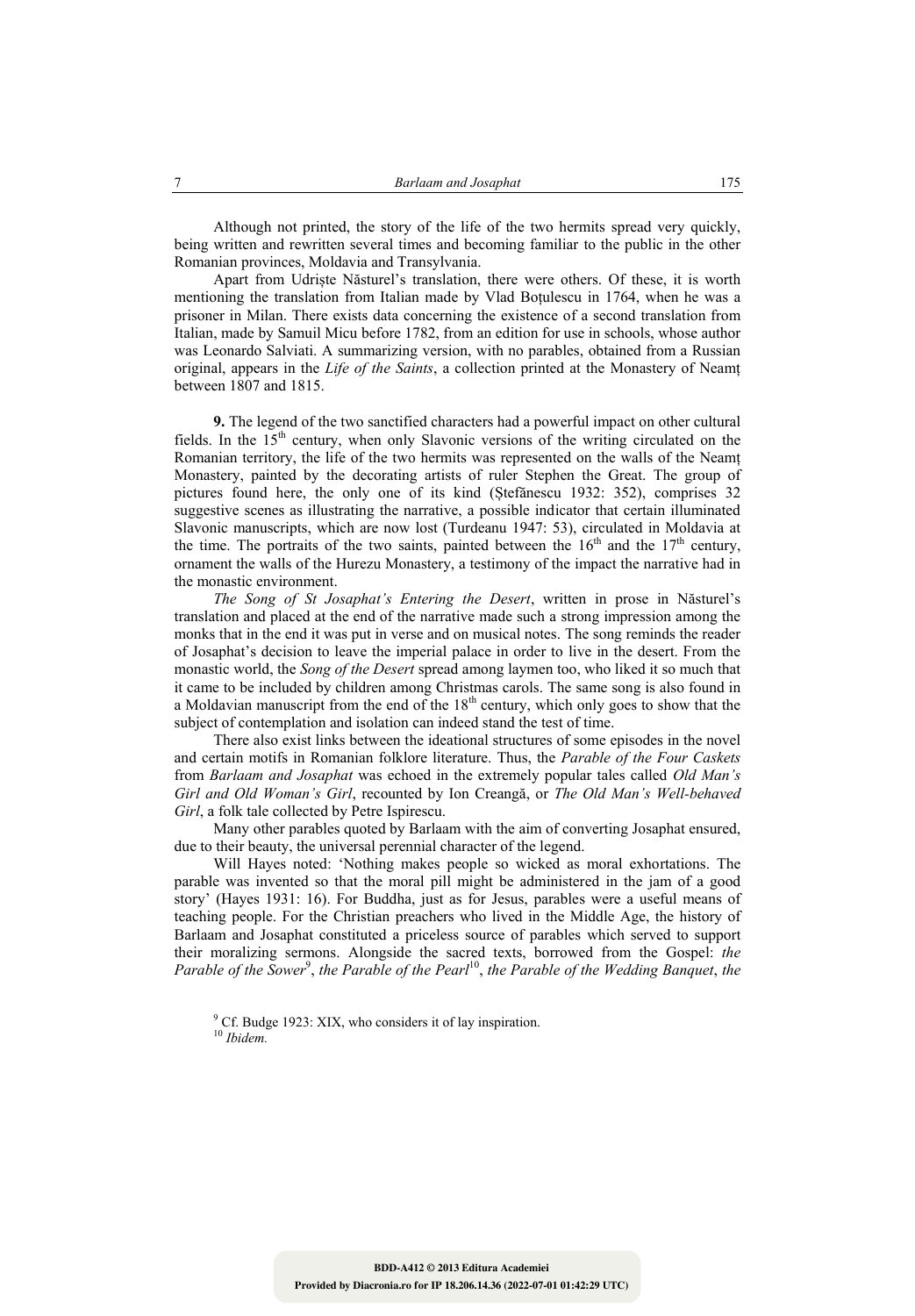*Parable of the Wise Virgins and of the Foolish Virgins*, *the Parable of the Prodigal Son and the Parable of the Lost Sheep*, there appear ten other stories of pagan inspiration, which literary history calls, by analogy, parables. With respect to the most widely known Latin version (B.H.L. 979), Jean Sonet (Sonet 1949: 20) quotes them in the order they appear in the novel: *The Trumpet of Doom*, *the Four Caskets*, *the Nightingale and the Fowler*, *the Story of the Unicorn*, *the Man and His Three Friends*, *the King for a Year*, *the Pagan King and His Believing Wazir*, *the Rich Young Man and the Beggar's Daughter*, *the Tame Gazelle*, and *the Seduction* (Sonet 1949: 21)<sup>11</sup>

These parables have always been highly successful and held in high esteem. In late mediaeval times on the Romanian territory, some of them delighted the readers' imagination so much that, due to their homogeneous structure, they could be used independently in standard literature, where they became true *nuclei of wisdom*. Certain manuscripts are a proof of this. One such manuscript, copied in 1768 in Transylvania and found for a time in the possession of Moses Gaster, was taken abroad and is presently kept in the John Rylands University Library in Manchester. This miscellany contains many Romanian writings. Among these can be found *Istoriile Sfântului Varlaam către Ioasaf, fiul lui Avemer, Împăratul Indiei* ("The Histories of Saint Barlaam to Josaphat, Son of Avemer, Emperor of India"). These histories, in other words the parables the title sends to, though unnamed, are simple to identify. They are the following: *The Story of the Unicorn*, *the Man and His Three Friends*, *the King for a Year*, *the Trumpet of Doom*, *the Four Caskets*, and in a very concentrated form, *the Nightingale and the Fowler* where, under the title *Words of Teaching*, there appears only the advice the nightingale gives the fowler who caught her in exchange for her release.

The phenomenon was universal, and the same parables were borrowed from the text by all the literatures the text circulated in. For example, *the Parable of the Four Caskets* is often referred to by mediaeval writers. It was used by Boccaccio in the *Decameron*, in the first novel of day 10 and it also inspired Shakespeare in a scene from *Merchant of Venice*. Jean Sonet claims that the last parable he quotes, namely *Seduction*, also appears in a novel by Boccaccio, entitled *The Sheep of Brother Philippe* (Sonet 1949: 21).

**10.** I shall finally consider one of the most striking parables, entitled *the Parable of the Unicorn*. The parable echoed not only in the painting and architectural representations we will present as follows. In his *Confessions*, Leo Tolstoi confesses that this parable made him change his outlook on life. Towards the end of his life, like Barlaam, Tolstoi isolated himself from the world and even from his family.

The original of the parable can be found in the Mahabharata, but there also exist a few Buddhist versions (Hayes 1931: 18).

The narrative course of the parable, as it appears in the Romanian manuscript 588, can be summarized as follows:

There are in this world people who have become estranged from the teachings of God and who completely ignore spiritual life, living only for the pleasures of the flesh. These people may be likened to a man who is running away scared by the horrible roaring

 $11$  See, also, Budge 1923: XIX, with the differences mentioned. It must be noted that the names have been taken from Budge. See also Hayes 1931:  $17 - 21$ , where the author presents some of the parables in detail.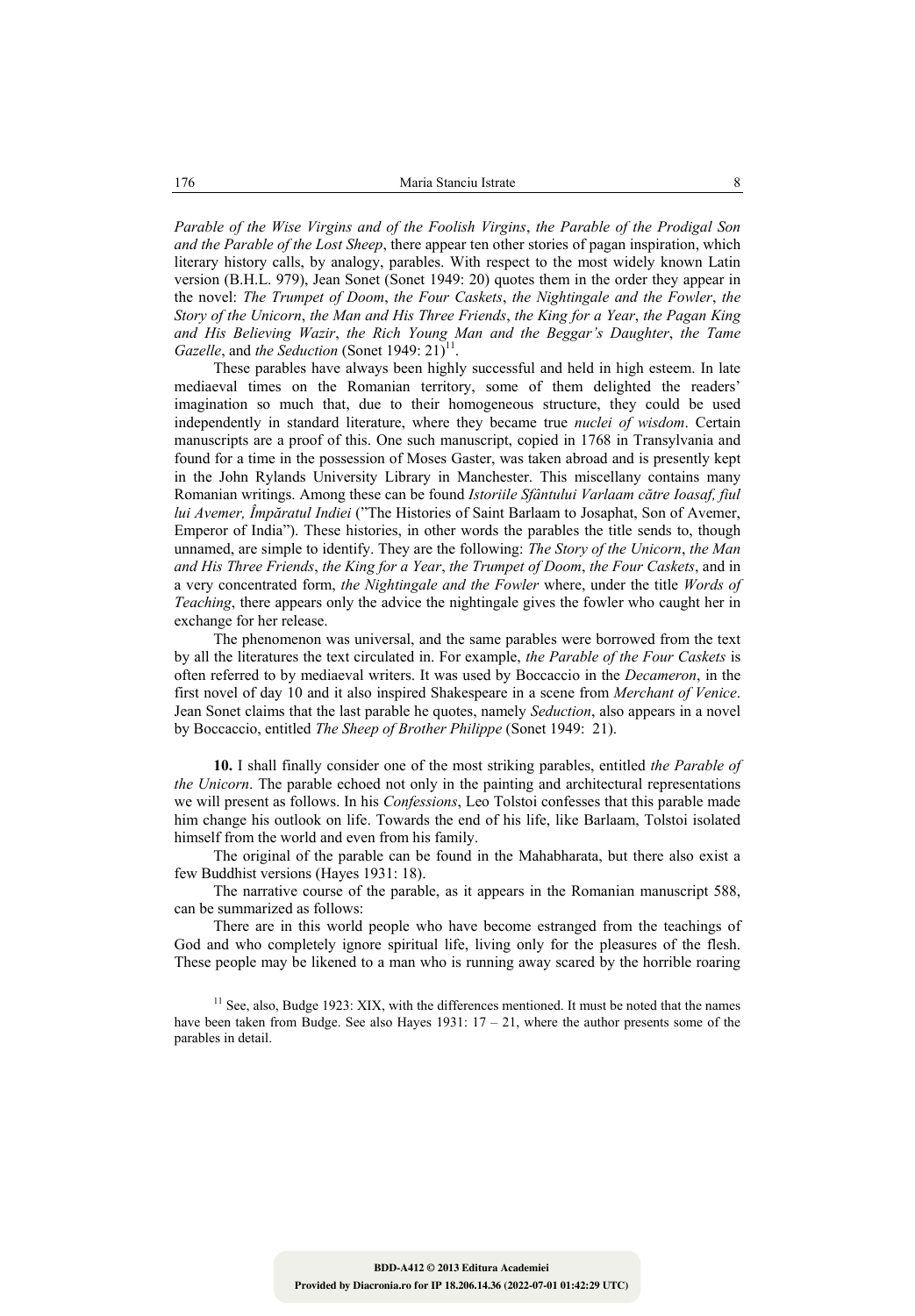and bellowing of a unicorn that is chasing him to tear him apart. Running as fast as he can, the man falls into a great pit. As he is falling, he manages to get hold of the branches of a tree, to which he holds on tightly and plants his feet firmly on a foothold between the branches. Thus he starts to feel a little safer. But when he looks down, he sees two mice at the root of the tree, one white, the other black, engaged in gnawing through the root of the tree to which he is clinging, and just on the point of cutting through it. Casting his eyes down to the bottom of the pit, he sees a frightening dragon, breathing forth flames, yawning horribly and ready to swallow him up. When he strains his glance upon the branch he is hanging on to, he sees four serpents' heads coming out of the wall to which he is clinging. Looking upward, he sees a little honey trickling down from the branches of the tree. That very instant, he forgets about the unicorn, the fierce dragon, the serpents near him and also that the tree which he has grasped is all but cut through. His whole attention is bent upon the sweetness of the honey and the pleasure he might feel tasting it. This is how, Barlaam tells Josaphat, people are seduced by the pleasures of a life of deceits. The unicorn is Death, which pursues the life of all men. The pit is the world, full of all evils and pitfalls that may lead to death. The tree of life, ceaselessly gnawed through by the two mice, is the time each man has to live, which becomes shorter and draws ever closer to the end with each passing hour. The four serpents are the four fleeting and unstable elements of the human body, the disorder of which may destroy the constitution of the body and cause disease. The mad dragon symbolizes the maw of hell, wishing to engulf all those who love temporal pleasures more than the future of happiness. Finally, the trickling honey symbolizes the sweetness of temporal pleasures in this world, which deludes people and stops them from thinking about their salvation.

At the British Library there exists a  $15<sup>th</sup>$ -century Carthusian religious miscellany, made in Yorkshire. At page  $19<sup>v</sup>$  the text contains a parallel drawing that illustrates the content of the parable with great accuracy<sup>12</sup>. In Vincent de Beauvais' Latin version, published in *Speculum Historiale*, Barlaam presents Josaphat the meaning of the parable as if through a hologram<sup>13</sup>. Another impressive representation belongs to the Dutch engraver Boetius Adam Bolswert<sup>14</sup>. In a 18<sup>th</sup>-century Romanian manuscript<sup>15</sup>, there appear two variants, entitled *The Story of the World*. The tree of life is replaced in these variants by a wheel, while the unicorn is missing. The same parable can be admired in the Baptistery of Parma, in a bas-relief created by Benedetto Antelami at the end of the  $13<sup>th</sup>$  century (1296)<sup>16</sup>.

**11.** Although non-existent in reality and sanctified due to ignorance, Barlaam and Josaphat managed, in the course of centuries, to leave their mark on universal culture. Albeit for contemporary readers the theme may seem obsolete and the lexis and syntax of the novel are archaic, its parables express eternal truths, on which contemporary society unfortunately has no time to ponder nowadays.

<sup>&</sup>lt;sup>12</sup> http://www.english.cam.ac.uk/medieval/zoom.php?id=746<br><sup>13</sup> http://thaimangoes.blogspot.com/2009/08/g2.html<br><sup>14</sup> http://www.flickriver.com/photos/28433765@N07/3338629238/

<sup>&</sup>lt;sup>15</sup> Romanian manuscript 3572, dated 1781, from Cozia Monastery, entitled *Învățăturile lui Neagoe Basarab către fiul său Teodosie* (*The Teachings of Neagoe Basarab to His Son*, *Teodosie*)*.*  The copyist's name is Sava. The two reproductions can be found on  $124^{\nu}$  and  $325^{\nu}$  files.<br><sup>16</sup> http://www.bibliotecapleyades.net/ufoart/UFOArt2/arteufo02.htm